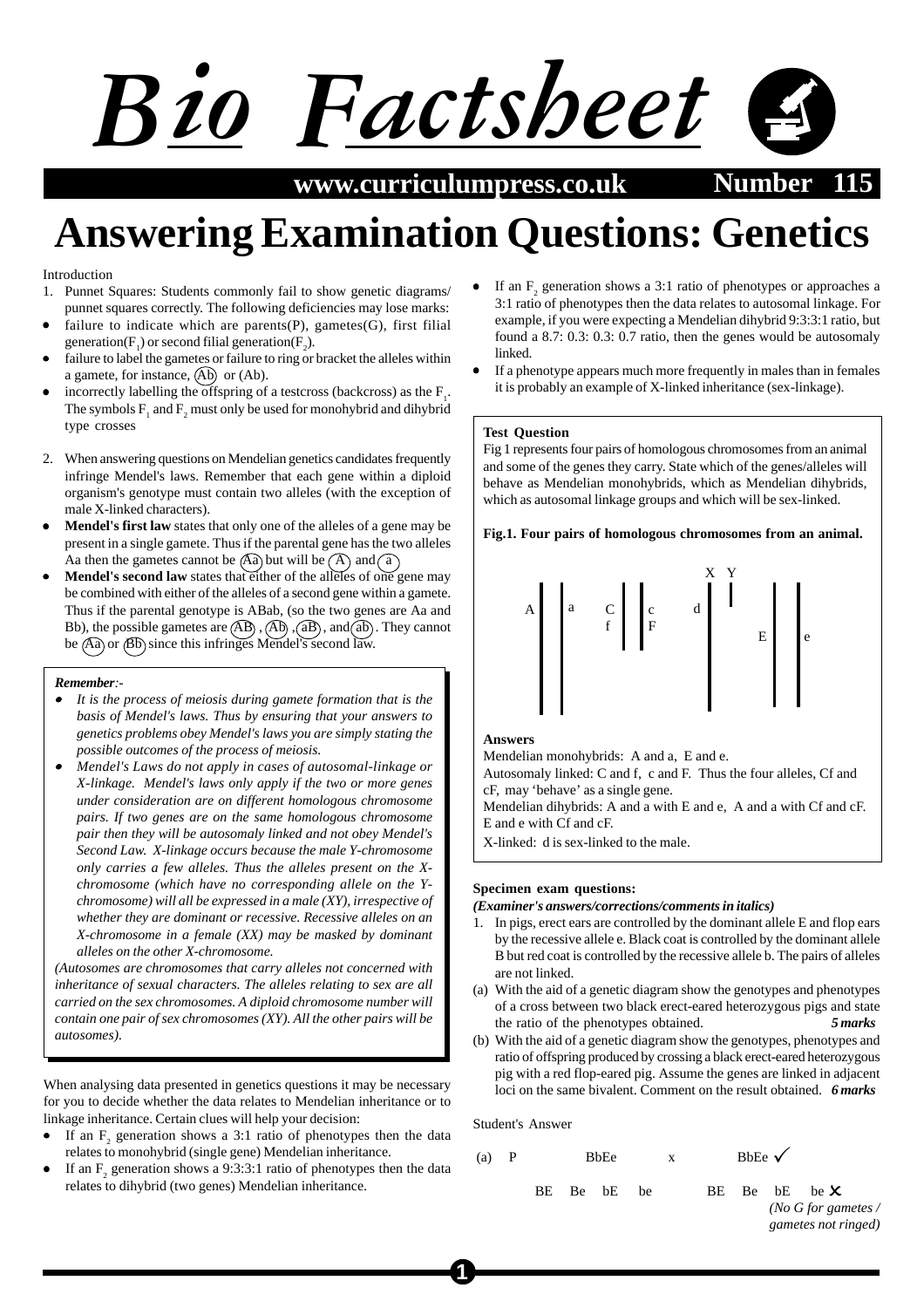| F  | <b>BE</b>   | Be          | bE          | be           |   |
|----|-------------|-------------|-------------|--------------|---|
| BΕ | <b>BBEE</b> | <b>BBEe</b> | <b>BbEE</b> | <b>BbEe</b>  |   |
| Вe | <b>BBEe</b> | <b>BBee</b> | <b>BbEe</b> | <b>B</b> bee |   |
| bE | <b>BbEE</b> | <b>BbEe</b> | bbEE        | bbEe         |   |
| be | <b>BbEe</b> | Bbee        | bbEe        | bbee         | x |

*(Mark awarded for correct genotypes in table but not awarded for phenotypes because they must be associated with their genotypes in the table and not just written underneath).*

9 black red : 3 black flop : 3 red erect : 1 red flop  $\checkmark$ 

*(Mark for correct ratio)* **3 marks scored**



Gametes (Be) and (bE) are unlikely to form since B is next to E and b is next to e on the same chromosome pair. Thus they are unlikely to be separated by a chiasma. *(Mark for correct comment)* **4 marks scored**

The completed correct punnet square for part (a) is:

| F  | BE                        | Be           | bE                        | be           |
|----|---------------------------|--------------|---------------------------|--------------|
| BE | <b>BBEE</b>               | <b>BBEe</b>  | <b>BbEE</b>               | <b>BbEe</b>  |
|    | black erect               | black erect  | black erect               | black erect  |
| Be | <b>BBEe</b>               | <b>B</b> Bee | <b>B</b> b <sub>E</sub> e | <b>B</b> bee |
|    | black erect               | black flop   | black erect               | black flop   |
| bE | <b>BbEE</b>               | <b>BbEe</b>  | bbEE                      | bbEe         |
|    | black erect               | black erect  | red erect                 | red erect    |
| be | <b>B</b> b <sub>E</sub> e | <b>B</b> hee | bbEe                      | bbee         |
|    | black erect               | black flop   | red erect                 | red flop     |

2. Inherited night blindness is a condition in which sufferers have an inability to see in dim light. The allele N for night blindness is dominant to n, the allele for normal vision. The gene is carried on an autosome. The family tree below shows the inheritance of night blindness.



(a) Individual 12 is a girl. What is her genotype and phenotype relating to vision? **2**

- (b) What is the genotype of individual 1? Why? **2**
- (c) What is the genotype of individual 13? Why? **2**

(d) What is the probability that the next child born to individuals 10 and 11 will be a boy with night blindness. Show how you reach

Student's answer:

(a) nn, normal vision.  $\sqrt{\sqrt{\ }}$ 

your answer. **4**

- (b) NN, because she has night blindness.  $\times \times$ *(Nn, because although she has night blindness she must carry the recessive allele, because some of her children are double recessive with normal vision).*
- (c) Nn. He is night blind and so has the dominant allele but must have received a recessive allele from his mother who was double recessive.  $\sqrt{}$
- (d) Genotype of individual 10 is Nn since he is night blind but had a double recessive father.  $\checkmark$

Genotype of individual 11 must be nn since she has normal vision.



*Thus there is a 50% probability of producing a child with night blindness. (Incomplete answer -the student did not read the question carefully - they were asked for the probability of a boy being born with night blindness: Probability of 50% of offspring being male. Thus the probability of having a boy with night blindness is 50% of 50% = 25% (or 0.25 or* ¼ *)*

**7 marks scored**

- 3. The Manx cat is a variety that has no tail. The trait is caused by a dominant allele M. In the homozygous condition the allele is lethal and the kittens die in the uterus. The recessive allele, m, results in the tailed condition.
	- (a) What would be the probability of producing a tailed kitten when two Manx cats are interbred? Explain your answer with a genetic diagram. **4**
	- (b) How can breeders of Manx cats avoid getting stillborn kittens? Explain your answer with genetic diagrams. 6

Student's answer:

**2**

| (a) | $\mathbf{P}$ |          | Mm | $\mathbf{X}$ | $\text{Mm} \checkmark$ (Correct parental genotypes)               |
|-----|--------------|----------|----|--------------|-------------------------------------------------------------------|
|     |              | м        | m  |              | M m $\chi$ (No G/gametes not ringed)                              |
|     |              | F, MM Mm |    | Mm           | mm                                                                |
|     |              |          |    |              | stillborn Manx Manx tailed $\checkmark$ (Correct F <sub>1</sub> ) |

Probability of producing a tailed kitten is  $1 \text{ in } 4 \cdot \mathbf{X}$ *(The correct answer is 1 in 3. We cannot include the MM kittens because theyare born dead)*

(b) Never breed two Manx cats together because this may produce stillborn kittens:

| р  | Manx      |    | Manx |                 |                 |  |
|----|-----------|----|------|-----------------|-----------------|--|
|    |           | Mm | X    | Mm $\checkmark$ |                 |  |
| G  | М         | m  | М    | m               |                 |  |
| F. | MM        | Mm | Mm   |                 | $mm \checkmark$ |  |
|    | stillborn |    |      |                 |                 |  |

*(correct gametes indicated by G so mark given) (correct genotypes and stillborn indicated)*

*(Also need reference to: only crossing Manx cats with tailed cats so that Manx cats may be produced but no stillborns.(1 mark)*